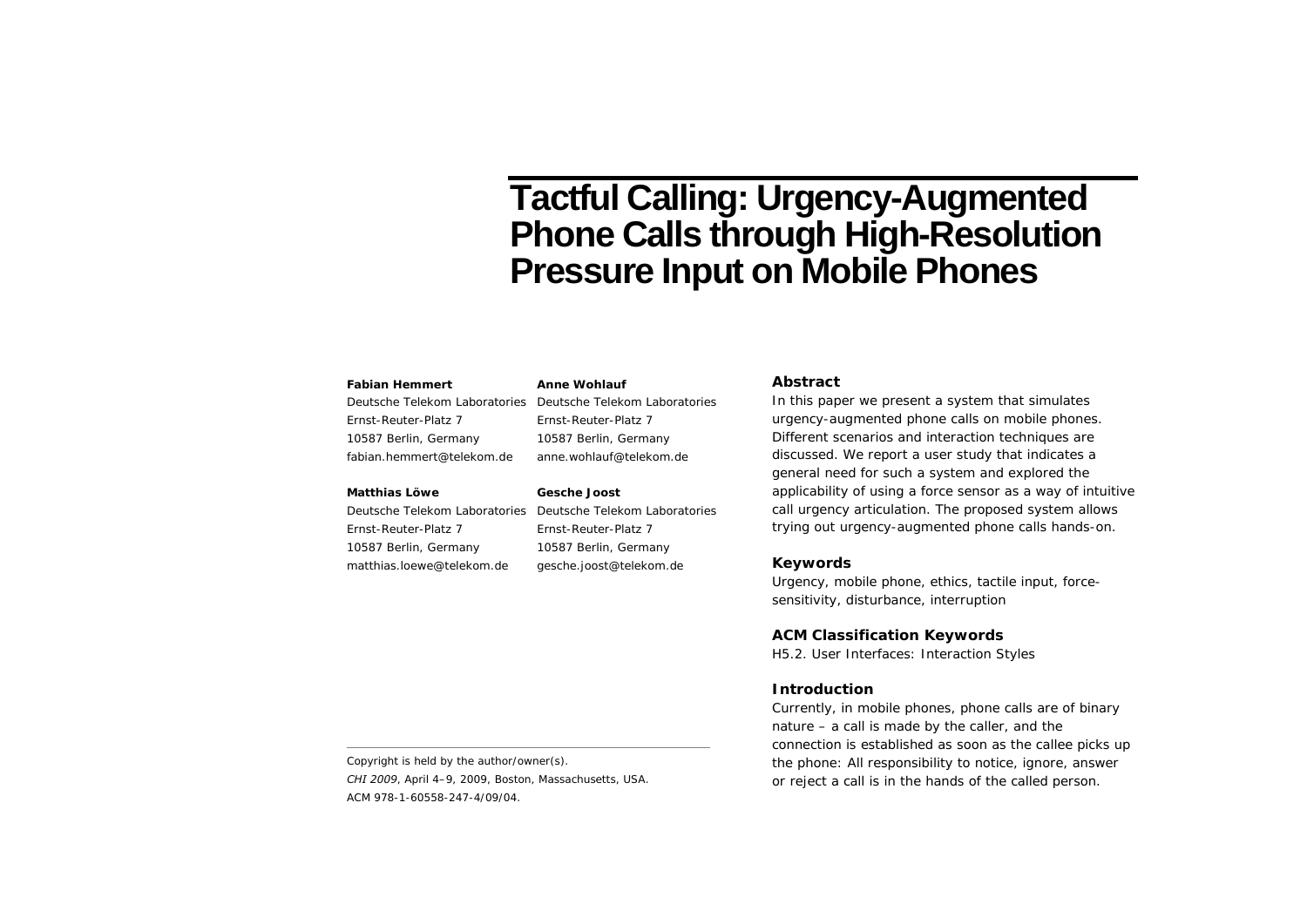



setup); Caller phone (call urgency selection, faceplate removed for illustrative purposes)

On the caller's side, it appears to be problematic that the decision whether to place a call is based on speculation about its appropriateness: a tradeoff between what the callee *might* be doing, and the importance and urgency of the matter.

The callee, on the other hand, has to decide about the notification style (i.e. *ringer*, *vibration*, *off*) based only on speculation about incoming calls that *might* occur. Some phones provide caller-dependent notification modes, so that special persons can be treated differently. However, these systems are bound to fail whenever the importance of a call does not match the assumed importance of person, and is especially problematic for unknown callers.

Whether or not to interrupt an ongoing activity for an incoming call is a choice that is currently often based on speculation. Interestingly, interrupting a conversation for an incoming call is gaining increasing social acceptance [9].

At the same time, the widespread presence of *unlimited calls* plans has lead to the circumstance that no longer every call is of particular importance or necessity. It therefore appears to be worthwhile to investigate ways of adding more maneuvering room to mobile phone calls. An added dimension of importance seems to be a simple and plausible means. This paper is concerned with the general need for such a system and possible user interaction styles. It was of our interest to investigate the applicability of a *force-sensitive system*, interactions with mobile devices. Fig. 1a,b: Callee phone (filter in order to literally add *pressure* to a call.

# **Related Work**

Adding urgency to phone calls has been in the focus of previous research, including IDEO's Knocking Mobile [1] and the SenSay project [11]. The former, a project of rather experimental nature, is a phone that can be knocked to place an outgoing call – the urgency of the call is articulated through the intensity of the knocking. The latter is an activity-sensing phone that will inform the caller if the callee is currently busy. Acknowledging this, the caller is then given the choice to call again immediately, which will let the call pass through.

With regard to the proposed force-sensitive input, several projects of this research field should be mentioned. Research in this area goes back to Herot and Weinzapfel, who originally equipped a CRT screen with a force- and torque-sensitive surface in 1978 [5]. More recently, various interaction styles for mice [2, 8, 12] and styli [10] have been proposed to be augmented pressure-sensitivity. Also, pressureaugmented mobile phones have been the focus of recent research, including Holleis' work [7] involving capacitive sensors and Clarkson's [3] work, augmenting the numerical keypad with force-sensitive resistors. The applications mentioned by Holleis mostly include navigation issues and metadata-augmentation [7], while Clarkson, besides describing other applications (including text input and 3-D navigation), points out that [3] pressure might be used as a means of affective input. Tactile feedback, as Hoggan et al. recently demonstrated [6], can be a helpful addition for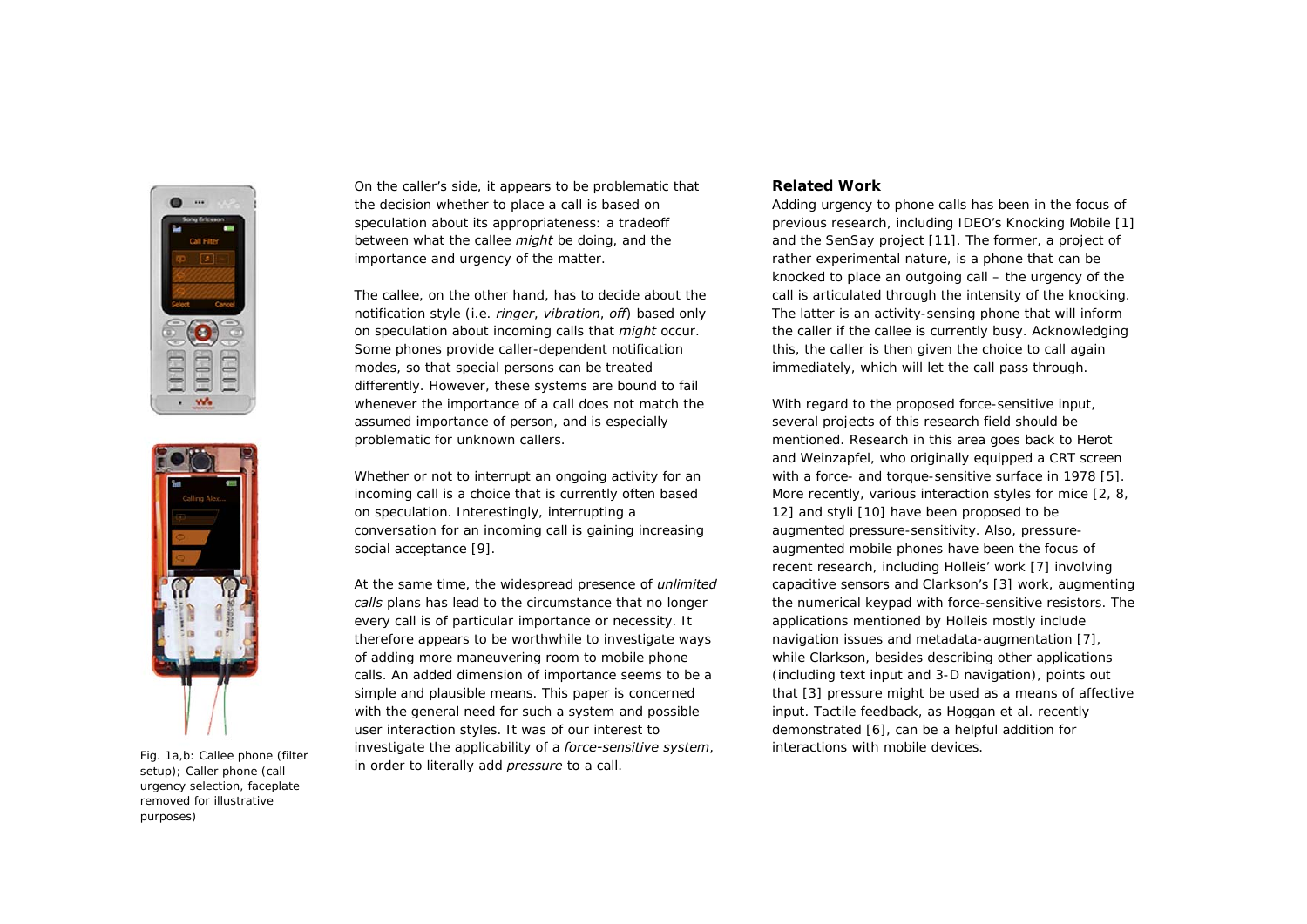





Fig. 2a-c: Urgency filter setup, configuration of threshold and notification styles for different call urgencies.

## **Prototype**

Our prototype consists of two Bluetooth-enabled mobile phones (Fig. 1), one which is augmented with a forcesensitive resistor under each of the two softkeys. The sensors are read by a nearby Arduino board [4] and transmitted to a PC, which then sends the values back to the phone, running a Java software that implements the user interface. This circle works at a latency of less than 20ms.

*The callee phone: Urgency-based filters*  Our system divides the urgency scale into three distinct ranges: *thought*, *speech*, and *shouting*. The filter application on the callee phone allows a general threshold to be configured; underneath of this no calls will be passed through. Furthermore, a notification style (*ring* or *vibrate*) can be set for each of the urgency ranges. For example, all calls except highly important ones can be ignored, but those that pass through, should ring (Fig. 2c).

*The caller phone: Placing a urgency-augmented call*  The caller phone features a variety of input methods for urgency-augmented calls. In our study, it was of our interest how different input, selection and feedback combinations would perform compared to each other.

 Firstly, three different types of visual feedback can be activated: A *discrete*, three-state visualization (Fig. 3a), <sup>a</sup>*continuous*, percentage-based alternative (Fig.3b), and a *blind* condition (Fig. 3c), in which no visual feedback about the selected call urgency is given.





Secondly, three different types of selection mechanism are available: A *dwell*-based selection technique selects an urgency after holding the respective pressure level for 0.5s (Fig. 4a). This technique has been studied before, for pressure-based stylus interaction in [10] and [2]. Also similarly to these previous studies, we included a *quick-release* technique that selects a value after acquiring it through applying the target pressure and then quickly lifting the finger off the button (Fig. 4a).



Fig. 4a-c: Different selection techniques to select a call urgency: *dwell*, *quick-release*, and *multi-dial*.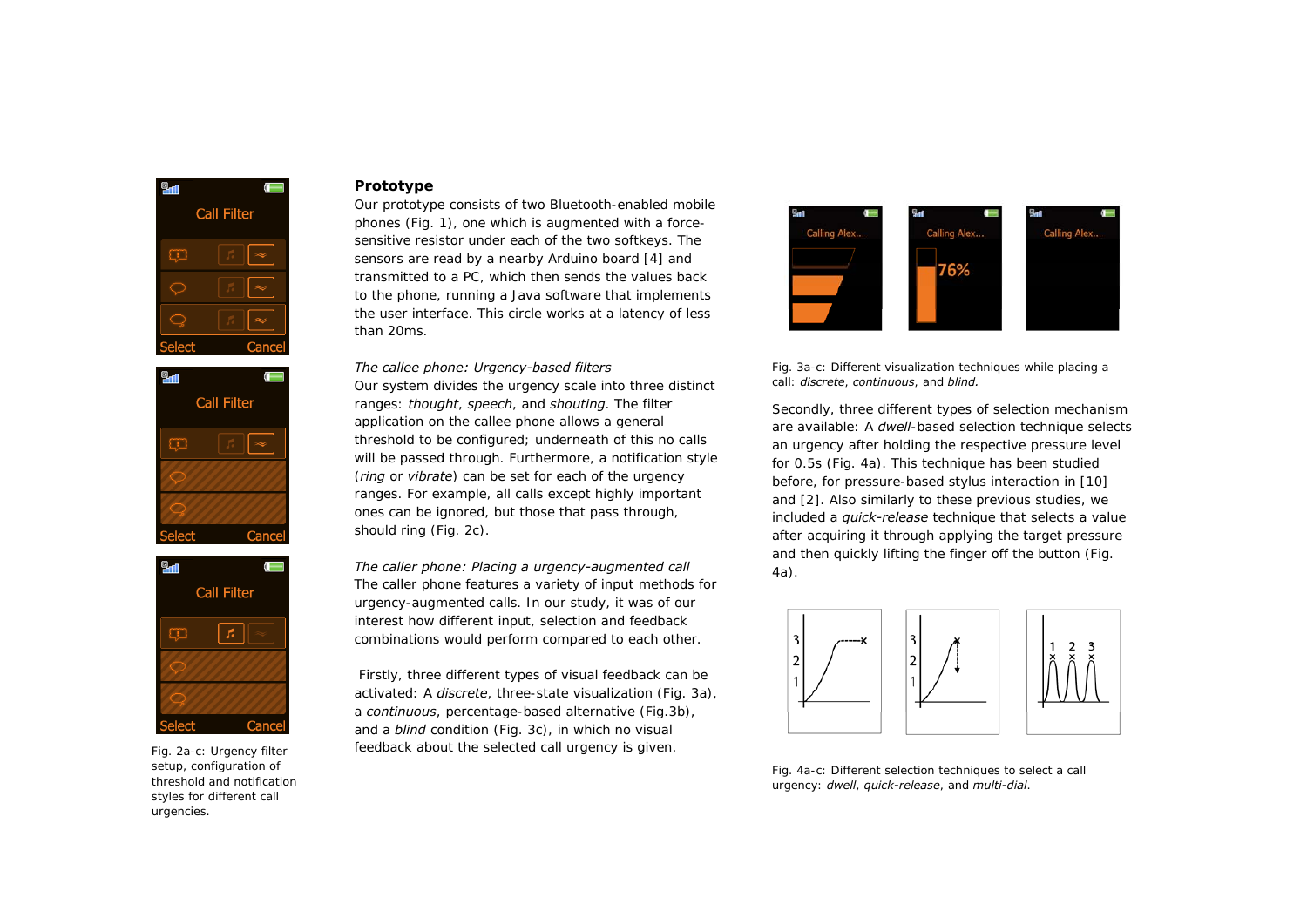As a control technique, we implemented a *multi-dial* condition, in which the urgency of the call is articulated through repeated button presses: A *shouting* level importance call is placed through pressing the dial button thrice, a *speech* level call through pressing it twice, and a *thought* level call by pressing it just once (Fig. 4c). The force used when pressing the button is not taken into consideration in the *multi-dial* technique.

Thirdly, with regards to vibrotactile feedback, we implemented three different conditions using the phone's built-in vibration motor: A *bump* technique, with short vibration bumps between the different levels of urgency (Fig. 5a), an *increasing* condition, with a permanent, growing vibration from 0-100% of the urgency scale (Fig. 5b), and a *no-vibration* condition (Fig. 5c).



Fig. 5a-c: Different vibrotactile feedback conditions: *Bumps*, *increasing* and *no-vibration*.

# **User Study**

We conducted a user study with 12 users (5f, 7m, aged 22-34). Our experiment consisted of: 12 users x 27 condition sets (3 tactile conditions x 3 visual conditions <sup>x</sup> 3 interaction technique conditions) x 5 subsequent trials per condition  $= 1620$  test cycles. Each user performed once in each of the 27 randomly ordered

condition sets, engaging in 5 trials for the same target range (*high*, *medium* or *low* urgency, also randomized for each of the 27 condition sets) on it. Afterwards, the subjects were asked a series of open-ended questions regarding their impressions of the system. The experiment took about 30 minutes per user. Similar to those in the studies reported in [10] and [2], we recorded the following quantitative measures: *MT* (*Movement Time*, the time elapsed between the initial touch of the button to the completion of the selection), *NC* (*Number of Crossings*, the number of times the target pressure range is entered and exited), and *ER*  (*Error Rate*, the percentage of selections outside of the target range).

## **Results**

In this section, we firstly present the outcomes of the quantitative evaluation, and secondly the results of the user interviews.

#### *User Performance*

*MT* negatively correlated with the increasing *trial number* (*Kendall τ b* = -.035, *p*=.024) and the increasing *set number* (*Kendall τ b* = -.038, *p*=.04): On average, the participants required less time for each trial within a set, and less time for each set during the experiment. A effect<sup>1</sup> of *tactile feedback* on MT  $(F_{2,26}=4.46, p=.012)$  was found through a ANOVA. We were able to determine through a Scheffé test that the *no vibration* condition ( $M_{NV}$ =1741.51, *SD<sub>NV</sub>*=1029.94) was accompanied by *better* results than the condition of *increasing* vibration (*MIN*=1978.20, *SDIN*=1496.22). With regard to *NC,* the *tactile feedback* also had an

<sup>&</sup>lt;sup>1</sup> Whenever we mention in the following that we found effects or differences, they are significant at a level of  $p < 0.05$ .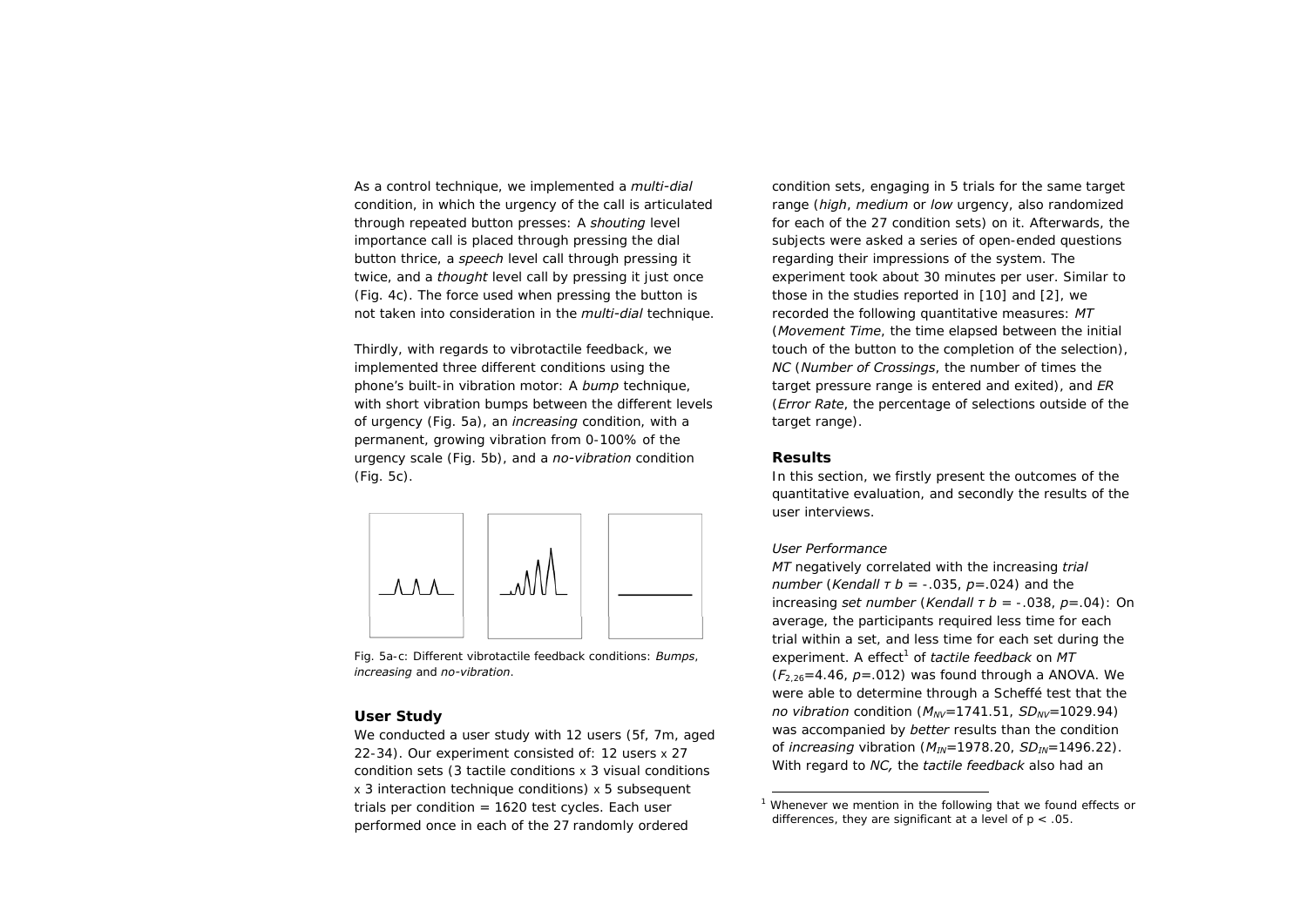influence (*F2,26*=3.24, *p*=.039): The *no-vibration* condition performed better ( $M_{NV}$ =1.32, *SD<sub>NV</sub>*=0.84) than the condition of *increasing vibration* (*MIN*=1.42, *SD<sub>IN</sub>*=1.10). All *selection technique* conditions were accompanied by different findings for *NC* (*F2,26*=137.40,  $p = .000$ ), *multi-dial* ( $M_{MD} = 0.97$ ,  $SD_{MD} = 0.23$ ) was the most accurate, followed by *quick-release* ( $M<sub>OR</sub>=1.22$ , *SD<sub>OR</sub>*=0.86) and *dwell* ( $M_{DW}$ =1.85, *SD<sub>DW</sub>*=1.29). Also *ER* was influenced by *selection technique* ( $F_{2,26}$ =47.31, *p*=.000). The least erroneous technique was *multi-dial*   $(M_{MD}=0.06, SD_{MD}=0.22)$ , followed by *dwell*  $(M_{DW}=0.12,$ *SD<sub>DW</sub>*=0.32) and *quick-release* ( $M_{OR}$ =0.25, *SD<sub>OR</sub>*=0.43). *Visual feedback* led to further differences for  $ER$  ( $F_{2,26}$ = 20.40, p=.000). Here, a Scheffé test showed that the *blind* visual condition was bound to be the most erroneous  $(M_{B} = 0.21, SD_{B} = 0.41)$ , while the two other visual conditions did not differ significantly ( $M_{CN}=0.10$ ,  $SD<sub>CN</sub>=0.29$ ,  $M<sub>DS</sub>=0.11$ ,  $SD<sub>DS</sub>=0.30$ ).

### *User Statements*

All interaction techniques had their specific strengths and limitations. The *discrete* visualization, for instance, was praised by several users for its 'simplicity', while others criticized its 'lack of precision'. At the same time, some users stated for the *continuous* visualization that it was 'hard to precisely tell the percentage of importance' for a call, while other users particularly liked the 'fuzziness' of the approach. We also asked the users for their opinion about the general applicability of urgency-augmented phone calls.

In general, the users' answers can be categorized into three types of situations:

1. Placing and 'not missing' calls in *emotionally or timely urgent* situations, ('things left in the office/flat',

'emergencies', which was often mentioned in combination with 'family members').

2. Conflicts of *etiquette* making *unimportant calls*, i.e. 'calling late at night or during office hours, just to say hello'.

3. *Incoming calls* of unknown importance interrupting in 'meetings or in conversations', and the desire to 'know in advance if it is really important', or respectively to 'know if it would be okay not to take this call now'.

## **Discussion**

First of all, it should be noted that the control conditions, *no-vibration* and *multi-dial* outperformed our (force-based and with vibrotactile feedback) experimental conditions. At the same time, the differences were, considering them in a real-life scenario, negligible (e.g. a mean difference of *MT* of ca. 0.2s between the two extreme conditions). The fact that the vibrotactile feedback led to *worse* results point out that, even though it might be helpful in general, it should be handled with care.

Our results indicate two training effects: One within each set, and one across the experiment. The user statements indicate that urgency-augmented calls are desirable by mobile phone users in general. Most of the subjects stated that currently taking a call is often based on pure guess about what it might be about, and that it would be valuable to make such a decision based on their importance. Also for outgoing calls, the system was stated to be of potential value.